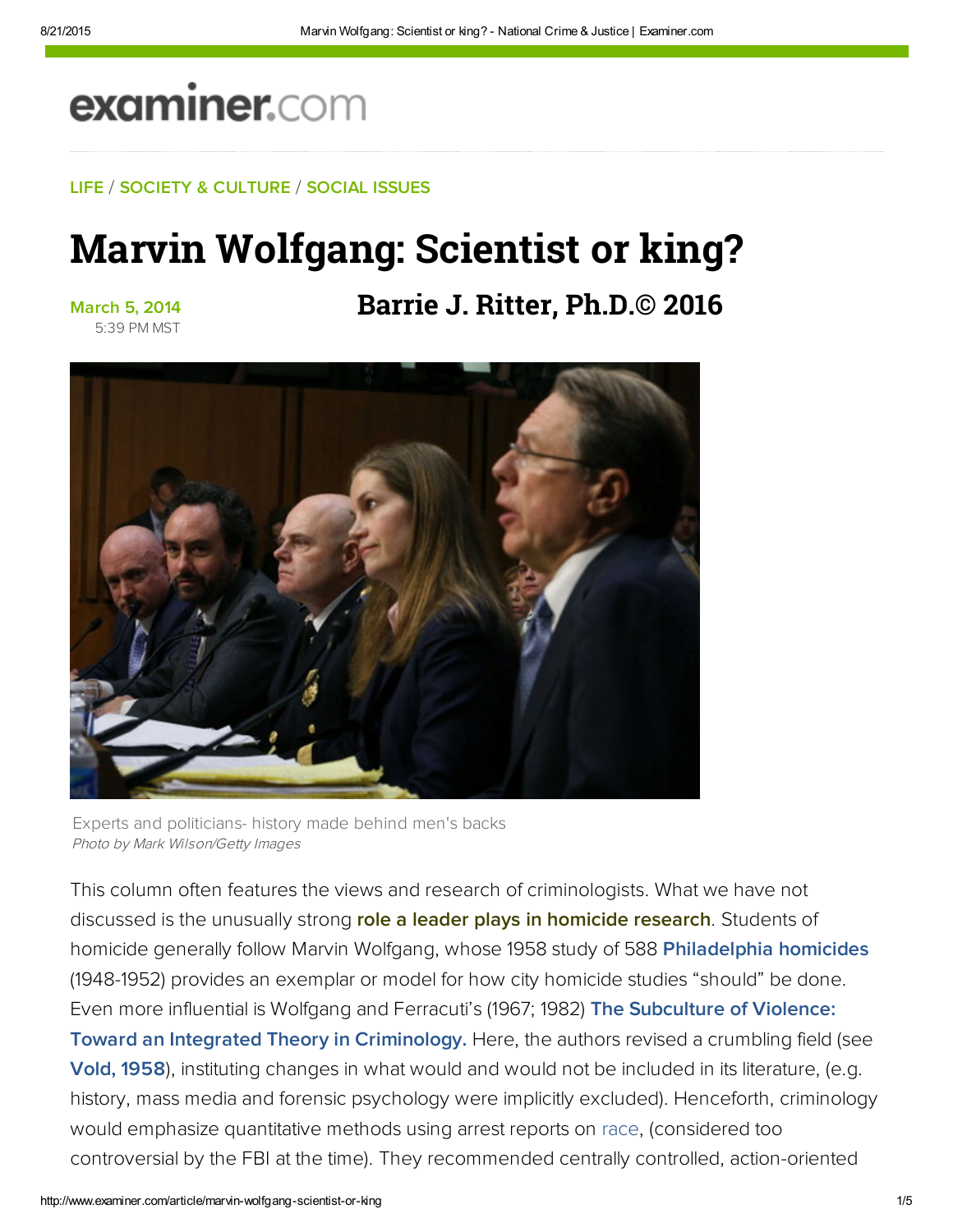#### 8/21/2015 Marvin Wolfgang: Scientist or king? National Crime & Justice | Examiner.com

research, with minimal influence exerted from outside the research group. One integrated, overall theory would be accepted. And that was Wolfgang's (untested) theory of a black subculture of violence, with its subsidiary policy implications.

Most criminological theories evince at least some empathy or sympathy for the objects of their theories, trying, in as far as is possible, to make themselves appear non-racist. Typically theorists will, for instance, put blacks in a position not of their own making and one of despair. Not so for Wolfgang and Ferracuti (1967), who claim that blacks live in a subculture of violence where violence is approved and all members of the community exhibit pro-violence values, even if they do not exhibit violent behavior. Accordingly, violence is accompanied by little or no guilt; the objects of their violence abide by the same rules, and have the same values. Wolfgang (1958) purportedly found in his earlier study that, where blacks are involved, both victims and offenders have prior arrest records and that subcultural members are involved in almost all murders (and most other types of crime). Their homicides are "crimes of passion," involving intimates and family members, identifiable motives and easily solved cases.

However, members of the dominant, white, middle-class culture are opposed to the use of violence. Aside from murders within the family, their (infrequent) murders also involve either psychopathology or premeditation. Premeditated murder requires major efforts to rationalize the killing, since their feelings of guilt are strong. The theorists claimed that the rarity of premeditation across cultures would make such cases difficult to promote and unlikely to increase, whether the murderer was treated, punished or left to his or her own devices. That being the case, Wolfgang and Ferracuti argued for the elimination of all such cases from the field of criminology and their placement in forensic psychology, while criminology would focus on blacks.

Wolfgang and Ferracuti (1967) said that attitude surveys would be the best test of their thesis, and that the thesis should be tested. But there are other tests, such as conflicting evidence from American history on white-on-white violence, and white-on-black. In fact, much of this evidence had already come to light. Yet the authors used an untested theory as the basis for recommendations so severe, one would think the theory was law. For instance, they proposed that prevention of further crimes be promoted by "social action that is designed (a) to disperse, disrupt and disorganize the representatives of the subculture of violence, and at the same time (b) effect changes in the value system" through involuntary therapy in prisons (1967, P. 315). That is, they proposed to destroy the intergenerational communication of values, to eliminate its strengths and durability, as well as its solace and the self-sufficiency developed from shared experiences of adversity. They proposed moving blacks away from their communities to separate them from each other, to put them on the outskirts of cities, amongst whites whose non-violent values would be the only ones on display. They further proposed to forcibly *infuse*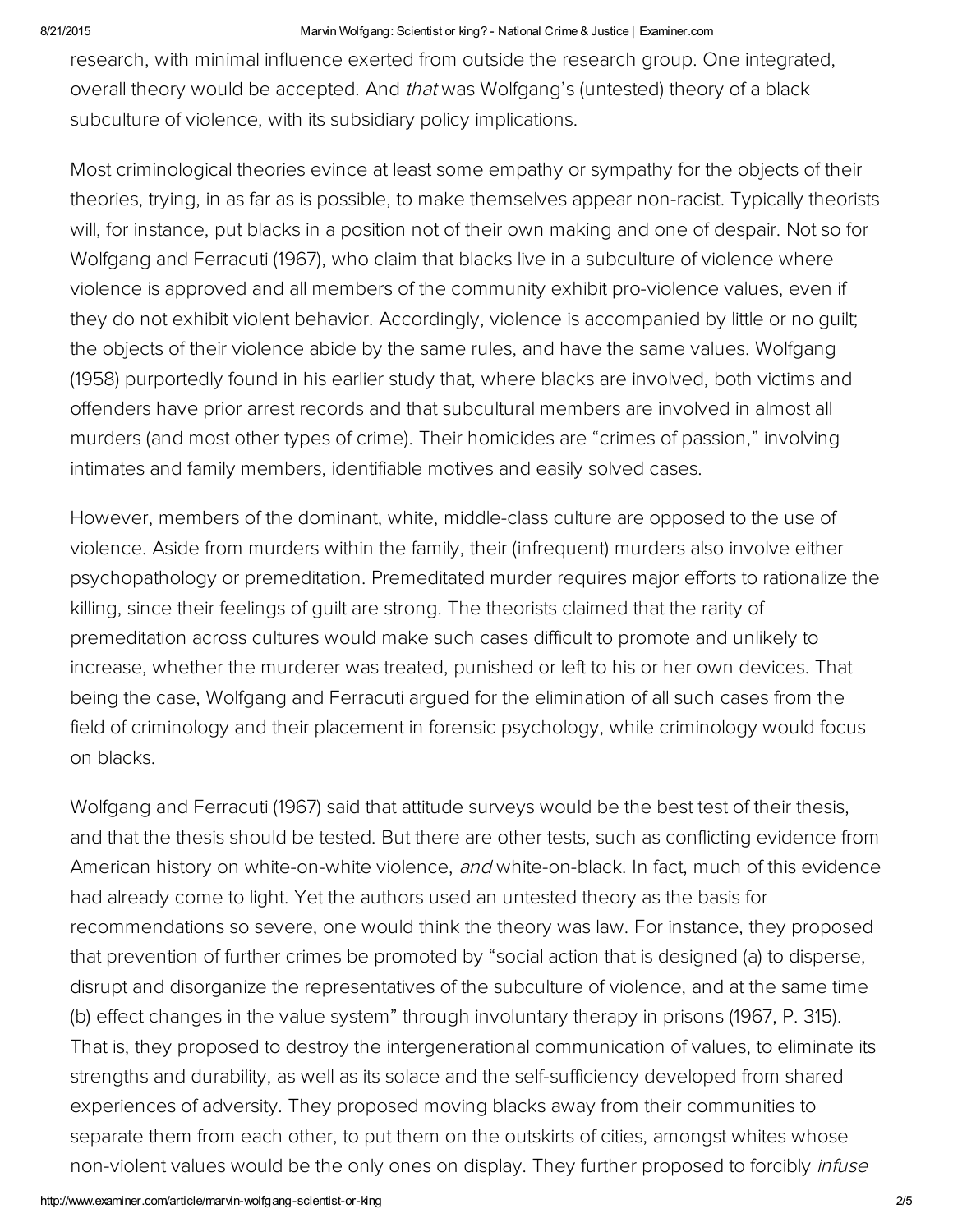### 8/21/2015 Marvin Wolfgang: Scientist or king? National Crime & Justice | Examiner.com

new values into prisoners' minds by inducing a state of "anomic anxiety," confusion and regression (a "happy medium. . . between 'brainwashing' and repression"), likely to lead to psychosis. Then the ex-prisoners would be forced to recover on the outside without anything familiar to call home, with no one who understands what he went through and with no funds to pay for help if needed (pp. 311-312).

Shortly after publication of The Subculture of Violence, (according to Wolfgang & Ferracuti's statements in their 1982 Preface), it no longer mattered whether the theory was tested, or even if it could be demonstrably proven. Many "untestable" ideas had proved "useful." (Untestable ideas are not scientific ideas.) Despite little interest in the book the first year, it was bought in multiples and the ideas, vocabulary and policies for the "dispersion" of the subculture were incorporated into the final report of President Johnson's National Commission on the Causes and Prevention of Violence (1968) and into programs for the Department of Housing and Urban Development. Over the next 30 years, the black subculture of violence thesis became one of [the most frequently cited and least tested propositions in the literature \(Cao, Adams & Jensen,](http://bit.ly/P1j2VQ) 1997).

The primary tests of the thesis had been concerned with Southern violence. Before Cao, Adams et al (1997, p. 370), **[Ball-Rokeach \(1973\)](http://bit.ly/1ia5Ar3), [Erlanger \(1974\)](https://books.google.com/books/about/The_subculture_of_violence_thesis.html?id=01sIAAAAIAAJ), [Dixon and Lizotte \(1987\)](http://bit.ly/1dsuhPG), Ellison (1991)** and others had put forth progressively more sophisticated tests of the subculture of violence as a value or belief system, and none had found support for the thesis. The last three studies had specifically found whites to be far more likely than blacks to approve of violence. Cao, Adams et al used the General Social Survey (1983-1991) with a sample of 3,218 people who were asked whether or not they would approve of violence in response to offensive or defensive situations. Defensive situations tapped approval for third-party stranger violence (e.g. "would you approve of a stranger who. . . ?" ). In this definitive study, white males expressed significantly more violent beliefs in "defensive and retaliatory situations" than black males. No significant racial differences were found for offensive situations.

Had Wolfgang and Ferracuti (1967, 1982) been forced to comply with ethical standards as researchers in other fields are, perhaps attitude surveys would have been conducted before these members of a non-violent culture committed actions that amounted to cultural genocide. Is it any wonder that Wolfgang never said how this subculture evolved? He gave it no context or history. Consequently, blacks are blamed for the disorganization of their communities - when it may well have been the "non-violent" whites who disorganized it with a smug sense of superiority. No one has yet to complain.

This is just the beginning of the long and tragic story of violence in America.